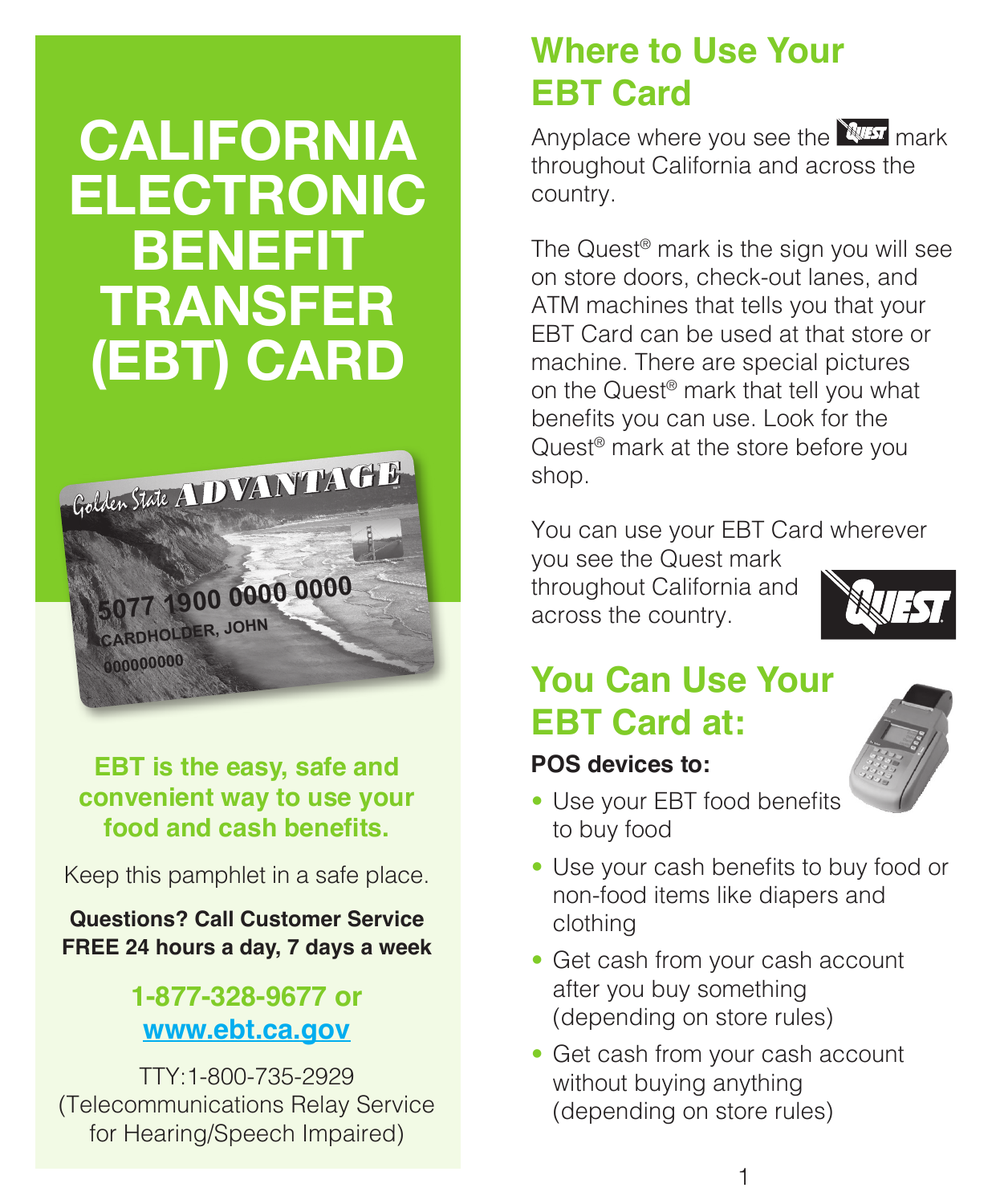#### **You will find Point-of-Sale (POS) devices and/or ATMs at:**

- Grocery stores
- Department stores
- Convenience stores
- Banks
- Gas stations

#### **ATMs to get your cash benefits**

An ATM is a cash machine found at

banks, stores and many other places that allows you to get your cash benefits.

# **About Your PIN**

- Your four secret numbers are called a Personal Identification Number or PIN for short.
- Every time you use your card, you will need to use your PIN or your card will NOT work and you will NOT be able to use your benefits
- Keep your PIN to yourself. Avoid telling other people your PIN.

# **How to Keep Your PIN Safe**

- NEVER write your PIN on your card, the card sleeve or on anything you keep with your card.
- Keep your PIN secret. NEVER give your PIN to your caseworker, family members, store cashiers or anyone else unless you want them to be able to get ALL your benefits.
- NEVER use your PIN if you think someone is watching you.
- When you use your EBT Card, you have up to four tries to enter your PIN. If your fourth try is incorrect, you will not be able to use your card again until after midnight. If you cannot remember your PIN, call Customer Service (the phone number is listed on the back of your card). Customer Service does NOT know your PIN, but will help you change your PIN.
- If someone learns your PIN without your OK, call the Customer Service number right away or visit your public welfare office to change your PIN.
- If someone takes your card and knows your PIN, they can use your benefits! Call Customer Service immediately to cancel your card. If benefits are taken by someone else before you call Customer Service, **YOUR BENEFITS WILL NOT BE REPLACED.**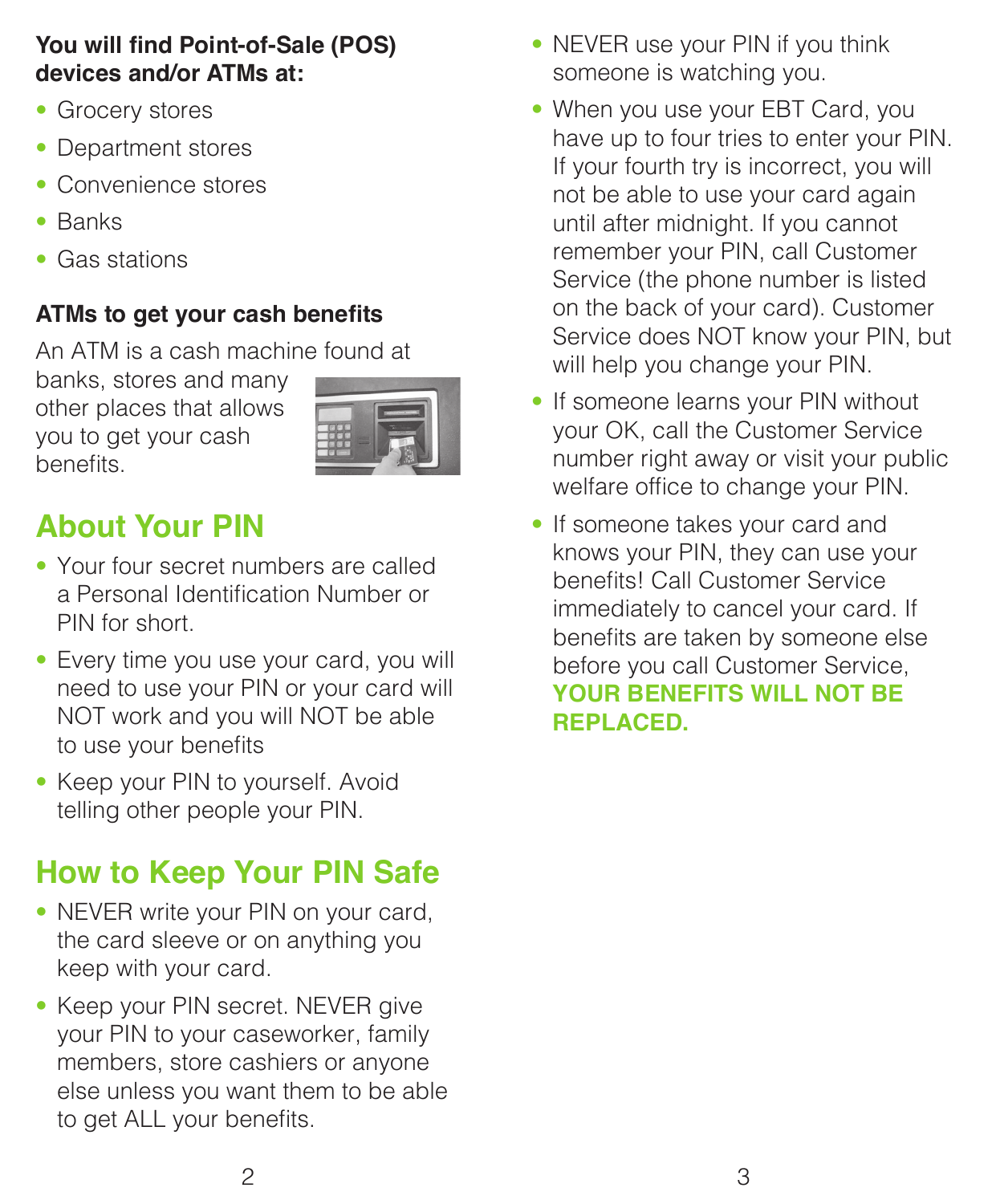

### **Know Your Balance**

The best way to keep track of how much you have left to spend in your EBT food benefit and/or cash benefit accounts is to know your balance. The best way to know your balance is to KEEP YOUR LAST RECEIPT.

If you lose your last receipt, and need to know your balance:

- Call the Customer Service number on the back of your card, or
- Check your EBT food benefit account balance at a POS device, or
- Check your EBT food benefit and cash benefit account balances at EBT Client Website **www.ebt.ca.gov**.
- Check your cash account balance at an ATM or a POS device.

You Should Always Know Your Balance Before Using Your Card!

### **How to Use Your EBT Card to Purchase Food**

The steps you follow may be different for each type of POS device you use. Don't be afraid to ask the clerk for help.

Know your balance! Check your last receipt or call Customer Service before shopping or log on to **www.ebt.ca.gov**.

- **Step 1** Swipe your EBT card at POS device.
- **Step 2** Enter your four-digit Personal Identification Number (PIN).
- **Step 3** Approve the purchase amount.
- **Step 4** You will receive a copy of the printed receipt with your new EBT food and cash balance.

You cannot be charged a fee to use your EBT food benefits and you cannot get cash or change back from your EBT food benefit account.

### **How to Use Your EBT Card to Make a Cash Purchase (if you get cash benefits)**

The steps you follow may be different for each type of POS device you use. Don't be afraid to ask the clerk for help.

Know your balance! Check your last receipt or call Customer Service before shopping or log on to **www.ebt.ca.gov**.

- **Step 1** Swipe your EBT card at POS device.
- **Step 2** Enter your four-digit Personal Identification Number (PIN).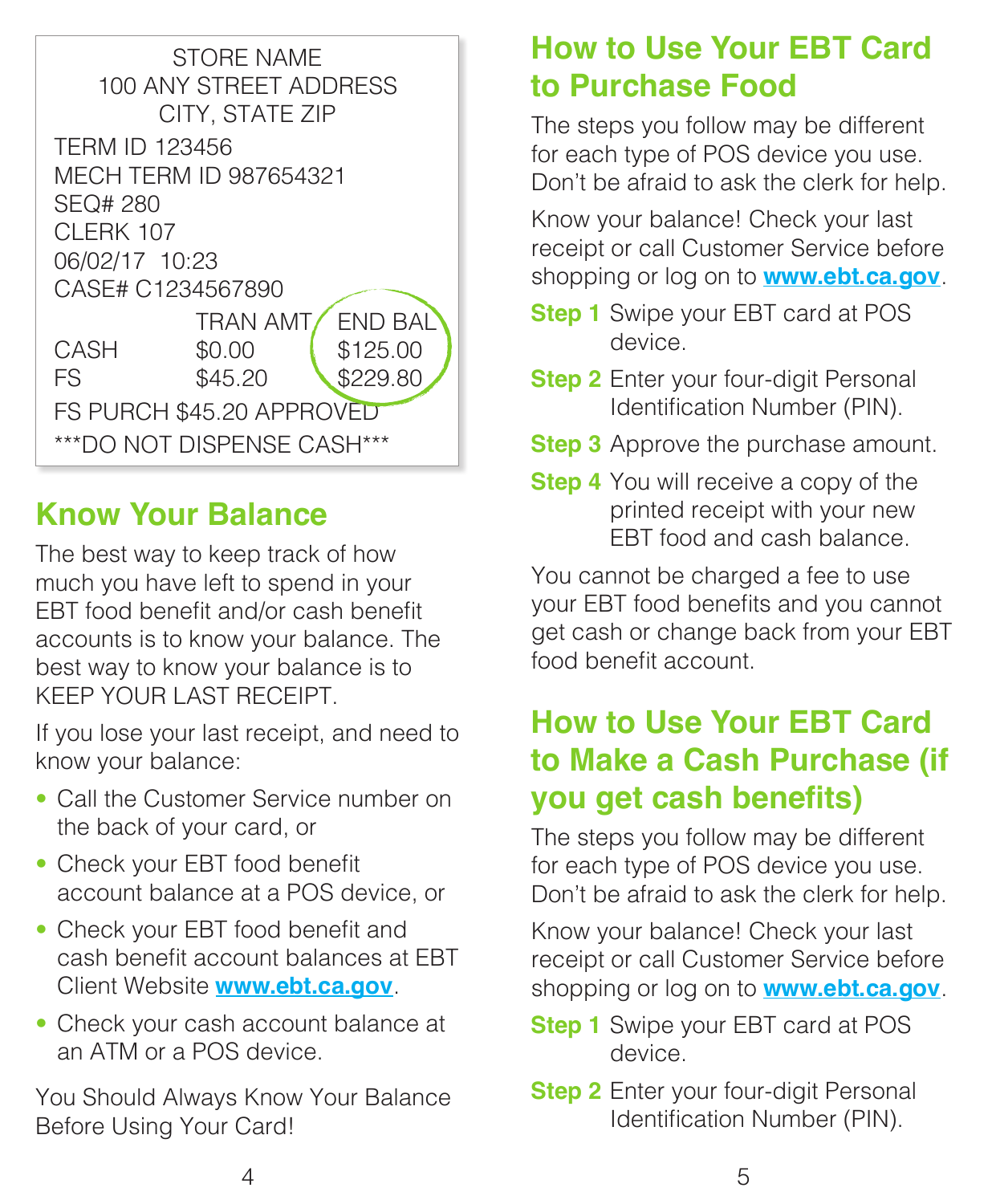**Step 3** Approve the purchase amount.

**Step 4** You will receive a copy of the printed receipt.

You may be charged a fee to use your EBT cash benefits.

#### **How to Use Your EBT Card to Get Cash**

Know your balance! Check your last receipt or call Customer Service before shopping or log on to **www.ebt.ca.gov**.

- **Step 1** Insert or swipe your EBT card at an ATM or POS device.
- **Step 2** Enter your four-digit Personal Identification Number (PIN).
- **Step 3** For ATMs, select "Checking" following the on-screen or audio directions.

For POS devices, select "Cash".

#### **Note: Some ATMs or POS devices may charge fees.**

- **Step 4** For ATMs, enter the cash amount. For POS devices, tell the clerk the amount of cash you want to receive.
- **Step 5** Approve the cash amount.
- **Step 6** You will receive a copy of the printed receipt.

#### **Remember, you cannot get cash from your EBT food benefits.**

### **What Will Happen if the POS Device is Not Working**

| EITHER: Clear youcher on POS device within 15 days.<br>OR: Mail white copy immediately to:                                                                                                                                                      | APPROVAL NUMBER                       | TRANSACTION DATE/TIME                                                                                                                            |
|-------------------------------------------------------------------------------------------------------------------------------------------------------------------------------------------------------------------------------------------------|---------------------------------------|--------------------------------------------------------------------------------------------------------------------------------------------------|
| FIS Government Services, PO Box 290, Milwaukee WI 53201-0290                                                                                                                                                                                    | <b>AMOUNT</b>                         | STORE FRS AUTHORIZATION NUMBER                                                                                                                   |
|                                                                                                                                                                                                                                                 | Purchase                              | Refund                                                                                                                                           |
| Card Number (Must be complete card number)                                                                                                                                                                                                      | PRINT STORE NAME                      |                                                                                                                                                  |
| PRINT Cardbolder Name                                                                                                                                                                                                                           | STORE PHONE MUMBER<br>STORE ADDRESS   |                                                                                                                                                  |
| Cardholder Signature<br>Date                                                                                                                                                                                                                    | STORE CITY/STATE/ZIP                  |                                                                                                                                                  |
| In signing this youcher. I believe that food funds are available for the full amount of<br>this transaction. If funds are NOT available, future month's benefits may be<br>deducted ONLY under specific circumstances as directed by the State. | STORE SUPERVISORICLERK SIGNATURE<br>x |                                                                                                                                                  |
| In the event of a dispute, if any information in the shaded<br>areas has been altered, charge back may occur.<br>RS 3st 0317                                                                                                                    | White FIS                             | Food regulations prohibit representation of this voucher by<br>merchant if voice authorization was denied.<br>Yellow: Customer<br>Pink: Marchent |

If you want to purchase eligible food items and the POS device is not working or there is not one at the store, the cashier will fill out a paper voucher. Some merchants like mobile vendors do not have POS devices. The cashier will write in your EBT Card number and the amount you are spending. DO NOT give the cashier your PIN. The cashier will call to see if you have enough benefits in your account to buy the food. If there is enough in your account, you will be asked to sign the voucher and will be given a copy of it. It is very important to keep this copy so you can subtract what you spent from the balance shown on your last EBT receipt. This will give you the current amount in your account.

#### **You cannot use a voucher to get money from your cash benefits account.**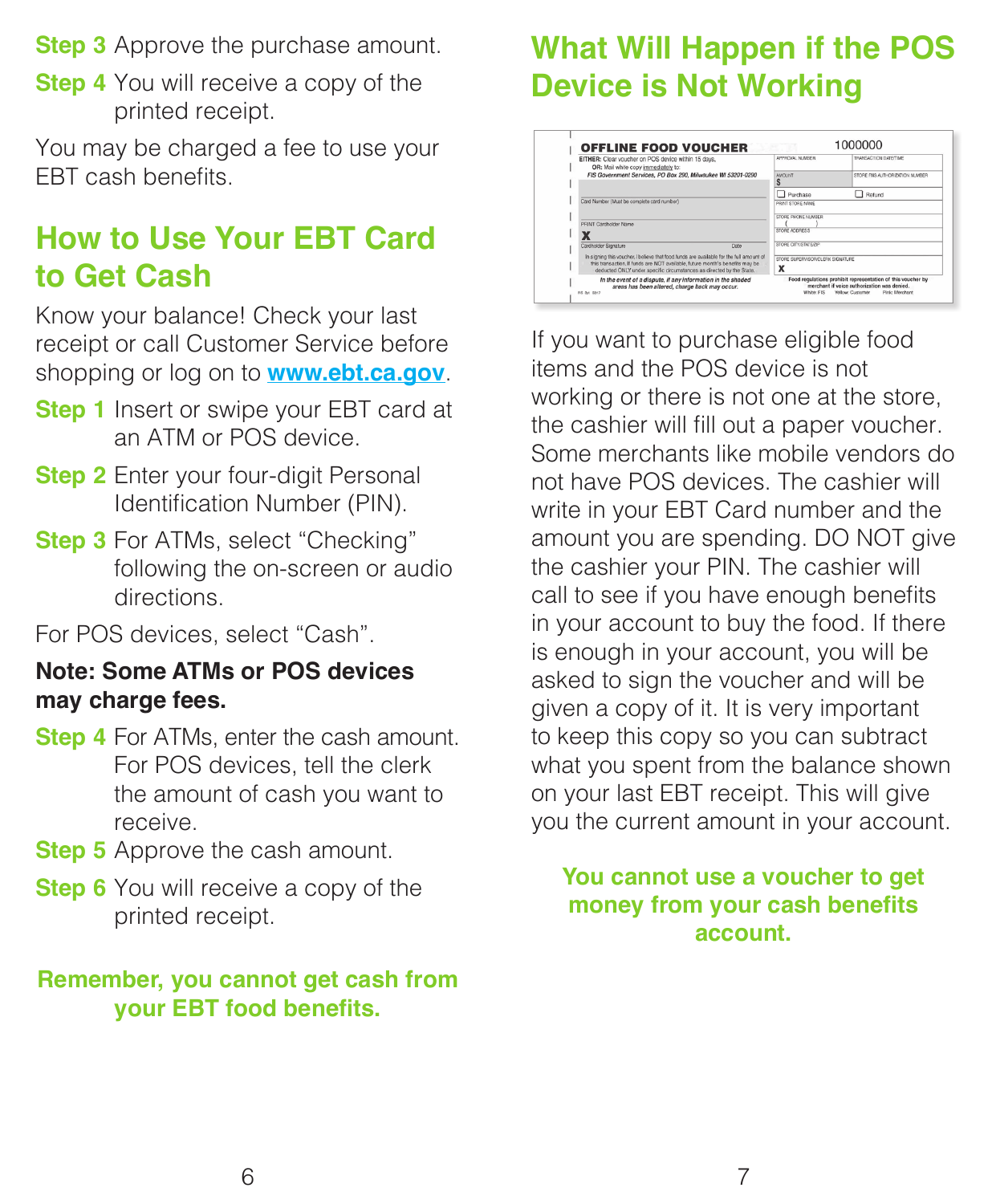# **DO NOT...**

- Keep your card and PIN together.
- Write your PIN on your card.
- Damage or bend your card.
- Write on or scratch the black stripe on the back.
- Leave your card laying around.
- Put your card near magnets, TVs, DVD players, CD players, stereos.
- Leave your card in the sun, like on the dashboard of a car because it will melt up and not work.
- Throw your card away, even if you move. You will use the same card every month as long as you receive benefits.

#### **ATM Safety Tips**

- Always put your card in a safe place after using it.
- Have your EBT card ready.
- Choose a well-lit ATM in a place where you feel safe (like inside a store).
- Stand so that no one can see the PIN you use.
- Count your money if you feel it is safe.
- Put your cash, card, and receipt away quickly.

If your card is lost or stolen, call Customer Service right away. They will put a lock on your card and tell you how to get a new card. It's important that you call Customer Service as soon as possible! It may take up to seven business days to get a new card.

### **Surcharges**

A surcharge is a service fee that some stores and banks may charge you each time you get cash benefits with your EBT Card. Before you use your card, look for a notice telling you about this surcharge on the ATM screen, or on a sign near the POS device in stores. If you do not want to pay a surcharge, you can choose another location by looking on **www.ebt.ca.gov**, texting as directed on this pamphlet or checking with your local welfare department to find out where you can get your cash without paying a surcharge.

# **Direct Deposit**

All counties have direct deposit. You can choose to have your cash benefits sent directly into your personal bank or credit union account instead of using EBT. Direct deposit is free. Tell your county welfare department that you would like direct deposit.

# **EBT Client Website**

Go to the EBT Client Website from your computer or mobile device at **www.ebt.ca.gov** to:

- Find stores and farmers' markets that accept EBT.
- Find surcharge-free ATMs.
- Find restaurants that accept EBT.
- View transaction history or account balance.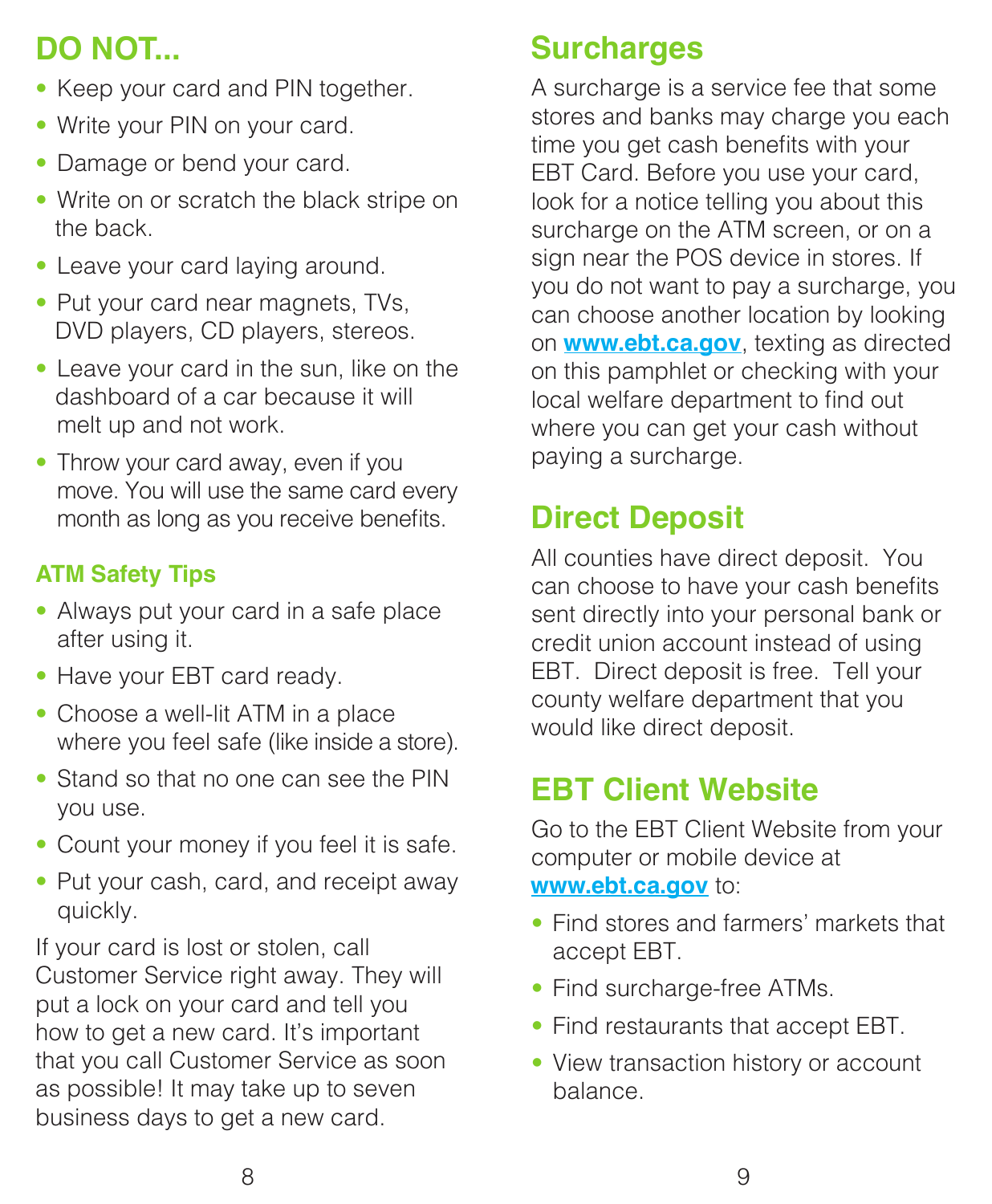## **How to Send Questions by Text Message**

Use your mobile phone to check your balance and to find ATMs, surchargefree ATMs, restaurants, farmers' markets, and stores that accept EBT.

Go to **www.ebt.ca.gov** to sign up and register your phone number. Standard data and text messaging fees may apply. Check with your cell phone provider. 

Here is an example of what to enter in the text message: ATM 90123

- Text BAL to 42265 for your EBT food and/or cash balance.
- Text ATM and your ZIP code to 42265 for nearby ATMs.
- Text SFATM and your ZIP code to 42265 for nearby surcharge-free ATMs.
- Text REST and your ZIP code to 42265 for restaurants that accept your EBT card.
- Text FM and your ZIP code to 42265 to find farmers' markets in your area.
- Text STORE and your ZIP code to 42265 to locate stores that accept your EBT card.

### **When to Call the Toll-Free Customer Service Number 1-877-328-9677**

This is a free call.

Customer Service is open 24 hours a day, 7 days a week to answer any questions you may have about your EBT Card. You will reach an Automated Response Unit and most of your questions can be answered without the need to talk to a Customer Service Representative.

Answers can be provided in Arabic, Armenian (Eastern), Cambodian, Cantonese, English, Farsi, Hmong, Japanese, Korean, Lao, Mandarin, Mien, Punjabi, Portuguese, Russian, Spanish, Tagalog, Ukrainian, and Vietnamese.

Call if:

- Your card is lost or stolen.
- Your card does not work.
- You want to change your PIN because you forgot it or if someone else knows your PIN.

#### **Call Customer Service right away.**

- You want to find out how much you have left in your accounts.
- You have been charged for a purchase but didn't get the goods or you were charged too much for what you bought.
- You have other questions or problems.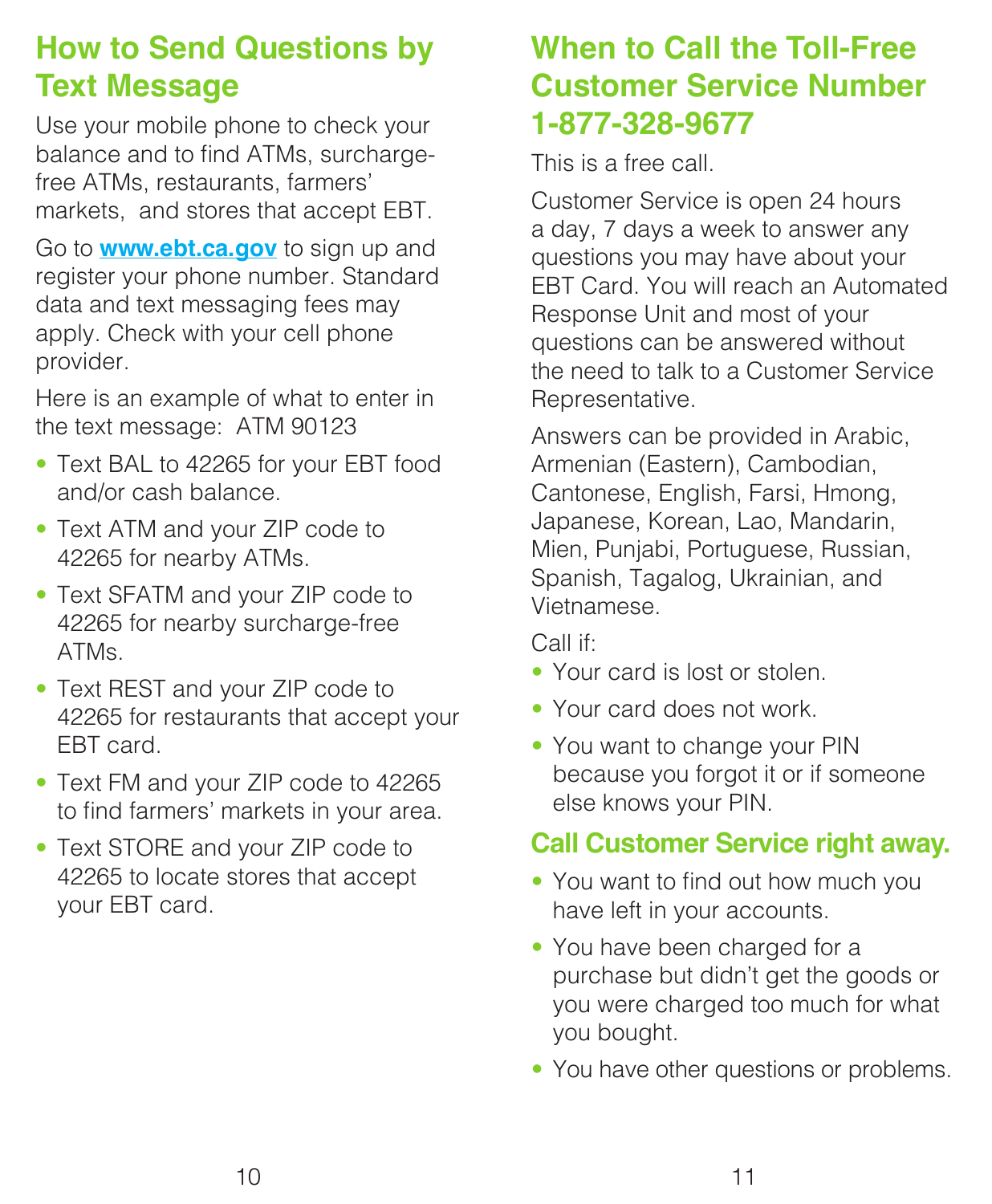#### **24 hours a day/7 days a week 1-877-328-9677 or the Client Website www.ebt.ca.gov**

**TTY: 1-800-735-2929 (Telecommunications Relay Service for Hearing/Speech Impaired)**

# **When You'll Get Your Benefits**

The day of the month you get your EBT food benefits and/or cash benefits is based on the last number of your case number.

#### **EBT Food Benefits**

| If the last<br>number of<br>your case<br>number is: | <b>Your EBT food</b><br>benefits will be<br>available on the: |
|-----------------------------------------------------|---------------------------------------------------------------|
| 1                                                   | 1st day of the month                                          |
| 2                                                   | 2nd day of the month                                          |
| 3                                                   | 3rd day of the month                                          |
| 4                                                   | 4th day of the month                                          |
| 5                                                   | 5th day of the month                                          |
| 6                                                   | 6th day of the month                                          |
| 7                                                   | 7th day of the month                                          |
| 8                                                   | 8th day of the month                                          |
| 9                                                   | 9th day of the month                                          |
| ∩                                                   | 10th day of the month                                         |

#### **Restaurant Meals Program (RMP)**

Please note that RMP is not available in all counties. Please check with your welfare department for a list of participating counties.  $12$ 

#### **Cash Benefits**

| If the last<br>number of<br>your case is: | <b>Your cash benefits</b><br>will be available on<br>the: |
|-------------------------------------------|-----------------------------------------------------------|
| 1,2,3                                     | 1st day of the month                                      |
| 4,5,6,7                                   | 2nd day of the month                                      |
| 8,9,0                                     | 3rd day of the month                                      |

- Benefits are available on weekends and holidays.
- Your balance at the end of the month is added to the next month's balance.

Enter the day your EBT food benefits will go into your account:

\_\_\_\_\_\_\_\_\_\_\_\_\_\_\_\_\_\_\_\_\_\_\_\_\_\_\_\_\_\_\_\_\_\_\_\_ (1st through 10th day of the month)

Enter the day your cash benefits will go into your account:

\_\_\_\_\_\_\_\_\_\_\_\_\_\_\_\_\_\_\_\_\_\_\_\_\_\_\_\_\_\_\_\_\_\_\_\_ (1st, 2nd or 3rd day of the month)